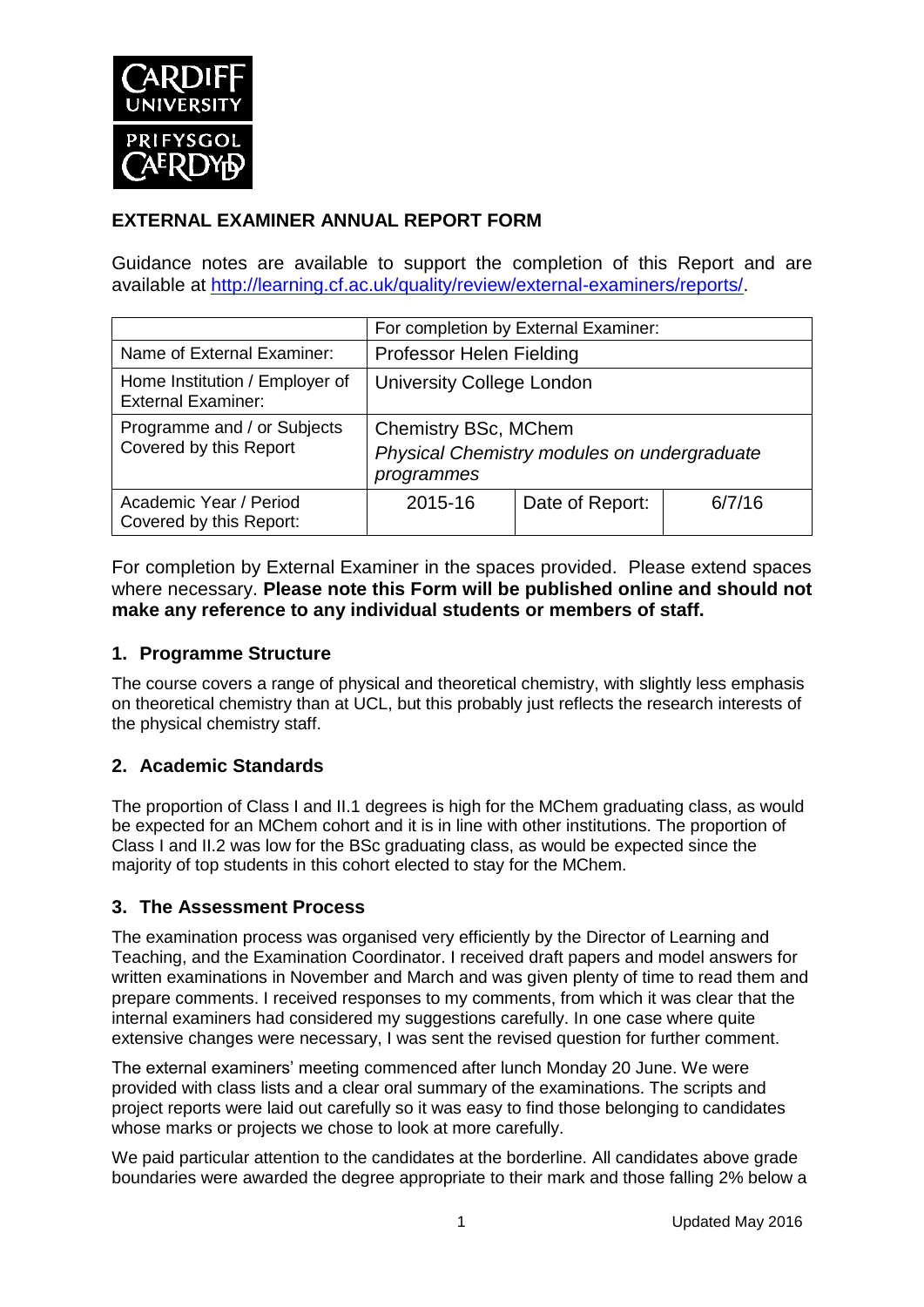grade boundary were considered for the higher degree if they had sufficient marks at the higher level. Since the examiners work with whole numbers, this means that candidates 2.5% below a grade boundary are considered under this rule, which, as I commented last year, is quite a long way below a grade boundary; at UCL, we only consider candidates 1% below a grade boundary. We looked at the projects and marks for some candidates at boundaries. One candidate had a mid II.2 mark for their project but all their written papers were 1<sup>st</sup> class marks; however, the project seemed to have been fairly marked and the marks were very well justified by the comments that accompanied the project marks and we determined that the assessment of this project had been carried out very diligently and fairly.

We looked through some written exam scripts of students at the top, middle and bottom of the class. I found the 3406 Molecular Modelling scripts had been marked carefully and the marking appeared consistent. It was very helpful to have the mark distributions and the historical mark averages for each course. We found a rather curious class distribution for 3410 Advanced Magnetic Resonance Spectroscopy and remarkably 1/3 of the class had an average 80-90%. It is possible that the course is self-selecting to some extent and that these students were the top students in the year; however, it would have been useful to have some understanding of whether this distribution had been considered internally and what the justification was. Perhaps each questions needs to have a few more marks allocated for more challenging work. At UCL, the course organisers prepare summaries for each course, both for the course as a whole (including some response to course questionnaires) and the final mark distribution. This can be extremely valuable and I would encourage the Cardiff Chemistry department to adopt a similar practice.

On Tuesday 21 June, we met with final year MChem and BSc students. My overall impression was that the students enjoyed their degree programmes and their time in Cardiff. The fact that so many students turned up was extremely positive. The MChem project was the highlight of the MChem degree programme. As well as positive comments (the value of tutorials, organisation, degree structure, staff-student feedback) there were some constructive suggestions for improvement (making the organic chemistry more challenging early on and improved lecture videos, skype tutorials and support in general for those studying abroad or in industry).

#### **4. Year-on-Year Comments**

#### *Positives:*

Last year, we had some concerns about a project mark which, upon investigation, revealed some discrepancy between the mark and written comments (this was investigated further and dealt with appropriately). This year we found a big improvement and there was excellent agreement between the written comments and the marks awarded and our own perceptions of the project reports.

#### *Still requiring improvement:*

The study abroad or in industry students made similar comments this year to last year, so it would be helpful to understand what improvements have been made in response to the 2014/15 feedback.

I made some comments on how some of the material in CH3204 Symmetry, Spectroscopy and Quantum Mechanics was taught last year and was a little surprised that I needed to make similar comments again this year. However, I was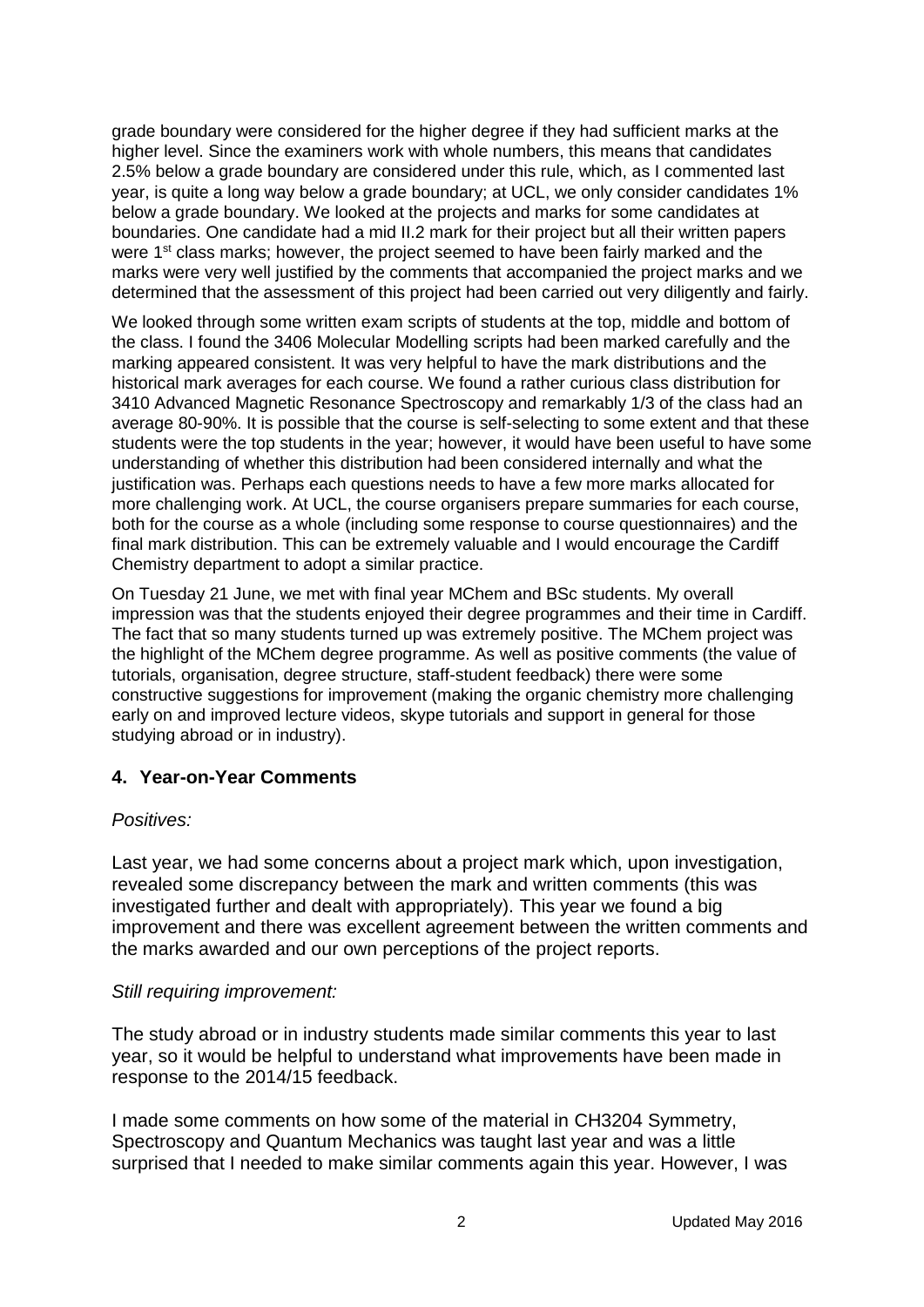reassured to learn at the meeting on 21 June that these changes will be implemented in the coming year.

# **5. Preparation / Induction Activity (for new External Examiners only)**

N/A

### **6. Noteworthy Practice and Enhancement**.

MSci and BSc projects are notoriously difficult to mark, but we felt that the procedures in place in Cardiff worked very well and appeared very fair.

**7. Comments on the Examination of Master's Dissertations (External Examiners for postgraduate Master's Programmes only, see also 9.23-9.29 below)**

N/A

# **8. Appointment Overview (for retiring External Examiners only)**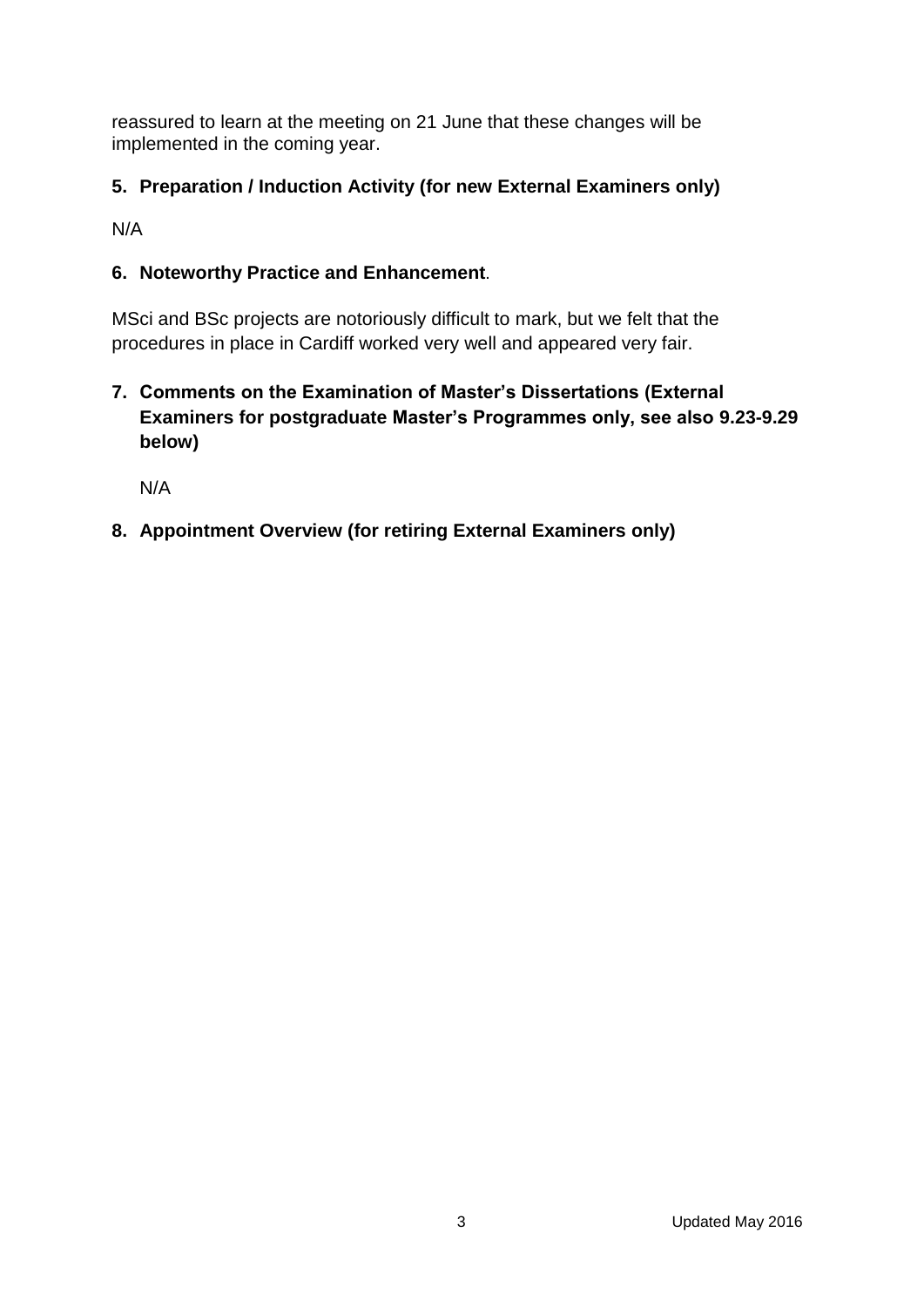# **9. Annual Report Checklist**

Please include appropriate comments within Sections 1-8 above for any answer of 'No'.

|                                          |                                                                                                                                                             | <b>Yes</b><br>(Y) | <b>No</b><br>(N) | N/A<br>(N/A) |
|------------------------------------------|-------------------------------------------------------------------------------------------------------------------------------------------------------------|-------------------|------------------|--------------|
| <b>Programme/Course Information</b>      |                                                                                                                                                             |                   |                  |              |
| 9.1                                      | Did you receive sufficient information about the Programme and<br>its contents, learning outcomes and assessments?                                          | X                 |                  |              |
| 9.2                                      | Were you asked to comment on any changes to the assessment<br>of the Programme?                                                                             |                   | X                |              |
| <b>Draft Examination Question Papers</b> |                                                                                                                                                             |                   |                  |              |
| 9.3                                      | Were you asked to approve all examination papers contributing<br>to the final award?                                                                        | X                 |                  |              |
| 9.4                                      | Were the nature, spread and level of the questions appropriate?                                                                                             | X                 |                  |              |
| 9.5                                      | Were suitable arrangements made to consider your comments?                                                                                                  | X                 |                  |              |
|                                          | <b>Marking Examination Scripts</b>                                                                                                                          |                   |                  |              |
| 9.6                                      | Did you receive a sufficient number of scripts to be able to assess<br>whether the internal marking and classifications were appropriate<br>and consistent? | X                 |                  |              |
| 9.7                                      | Was the general standard and consistency of marking<br>appropriate?                                                                                         | X                 |                  |              |
| 9.8                                      | Were the scripts marked in such a way as to enable you to see<br>the reasons for the award of given marks?                                                  | X                 |                  |              |
| 9.9                                      | Were you satisfied with the standard and consistency of marking<br>applied by the internal examiners?                                                       | X                 |                  |              |
| 9.10                                     | In your judgement, did you have the opportunity to examine a<br>sufficient cross-section of candidates' work contributing to the<br>final assessment?       | X                 |                  |              |
|                                          | <b>Coursework and Practical Assessments</b>                                                                                                                 |                   |                  |              |
| 9.11                                     | Was the choice of subjects for coursework and / or practical<br>assessments appropriate?                                                                    | X                 |                  |              |
| 9.12                                     | Were you afforded access to an appropriate sample of<br>coursework and / or practical assessments?                                                          | X                 |                  |              |
| 9.13                                     | Was the method and general standard of assessment<br>appropriate?                                                                                           | X                 |                  |              |
| 9.14                                     | Is sufficient feedback provided to students on their assessed<br>work?                                                                                      | X                 |                  |              |
|                                          | <b>Clinical Examinations (if applicable)</b>                                                                                                                |                   |                  |              |
| 9.15                                     | Were satisfactory arrangements made for the conduct of clinical<br>assessments?                                                                             |                   |                  | $\mathsf{X}$ |
|                                          | <b>Sampling of Work</b>                                                                                                                                     |                   |                  |              |
| 9.16                                     | Were you afforded sufficient time to consider samples of<br>assessed work?                                                                                  | X                 |                  |              |
|                                          | <b>Examining Board Meeting</b>                                                                                                                              |                   |                  |              |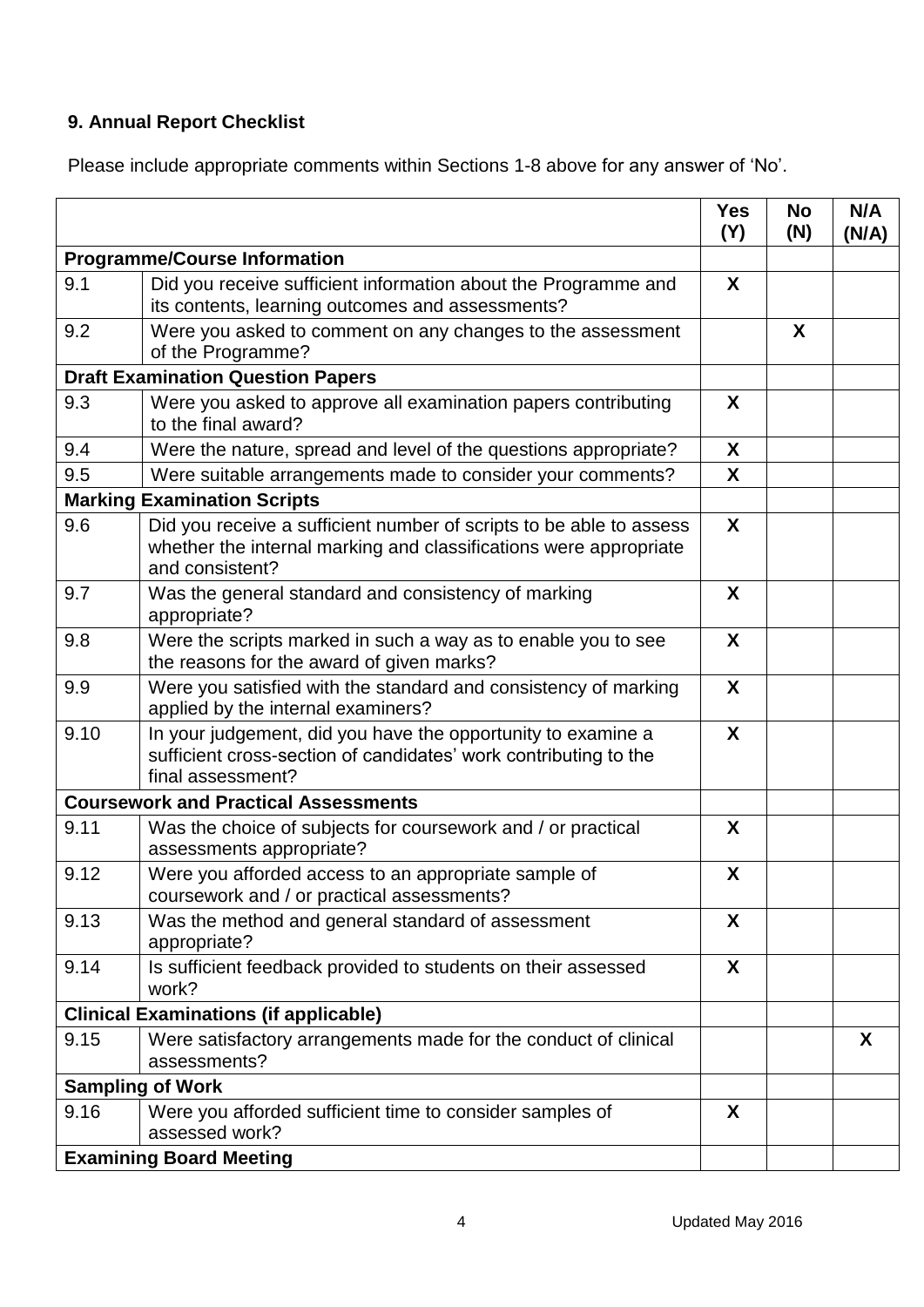|                                                      |                                                                                                                                                                                                                                                                                                                   | <b>Yes</b><br>(Y) | <b>No</b><br>(N) | N/A<br>(N/A)     |
|------------------------------------------------------|-------------------------------------------------------------------------------------------------------------------------------------------------------------------------------------------------------------------------------------------------------------------------------------------------------------------|-------------------|------------------|------------------|
| 9.17                                                 | Were you able to attend the Examining Board meeting?                                                                                                                                                                                                                                                              | X                 |                  |                  |
| 9.18                                                 | Was the Examining Board conducted properly, in accordance with<br>established procedures and to your satisfaction?                                                                                                                                                                                                | $\boldsymbol{X}$  |                  |                  |
| 9.19                                                 | Cardiff University recognises the productive contribution of<br>External Examiners to the assessment process and, in particular,<br>to the work of the Examining Board. Have you had adequate<br>opportunities to discuss the Programme and any outstanding<br>concerns with the Examining Board or its officers? | $\mathbf{x}$      |                  |                  |
| <b>Joint Examining Board Meeting (if applicable)</b> |                                                                                                                                                                                                                                                                                                                   |                   |                  |                  |
| 9.20                                                 | Did you attend a Composite Examining Board, i.e. one convened<br>to consider the award of Joint Honours degrees?                                                                                                                                                                                                  |                   |                  | X                |
| 9.21                                                 | If so, were you made aware of the procedures and conventions<br>for the award of Joint Honours degrees?                                                                                                                                                                                                           |                   |                  | X                |
| 9.22                                                 | Was the Composite Examining Board conducted according to its<br>rules?                                                                                                                                                                                                                                            |                   |                  | X                |
|                                                      | <b>Examination of Master's Dissertations (if applicable)</b>                                                                                                                                                                                                                                                      |                   |                  |                  |
| 9.23                                                 | Did you receive a sufficient number of Dissertations to be able to<br>assess whether the internal marking and classifications were<br>appropriate and consistent?                                                                                                                                                 |                   |                  | X                |
| 9.24                                                 | Was the sample in accordance with the University's sampling<br>guidelines (guidelines provided below)?                                                                                                                                                                                                            |                   |                  | X                |
| 9.25                                                 | Were you satisfied with the standard and consistency of marking<br>applied by the Internal Examiners?                                                                                                                                                                                                             |                   |                  | X                |
| 9.26                                                 | Were you able to attend the Master's Degree (Dissertation) Stage<br><b>Examining Board?</b>                                                                                                                                                                                                                       |                   |                  | $\boldsymbol{X}$ |
| 9.27                                                 | If so, was the Examining Board conducted properly and in<br>accordance with established procedures?                                                                                                                                                                                                               |                   |                  | $\boldsymbol{X}$ |
| 9.28                                                 | Were the schemes for marking and classification correctly<br>applied?                                                                                                                                                                                                                                             |                   |                  | X                |
| 9.29                                                 | Were the standards of the awards recommended appropriate?                                                                                                                                                                                                                                                         |                   |                  | X                |

Please return this Report, preferably in a Microsoft Word format, by email to:

[ExternalExaminers@cf.ac.uk](mailto:ExternalExaminers@cf.ac.uk)

Your fee and expenses claim form and receipts, should be sent electronically to the above email address or in hard copy to:

External Examiners, Registry, Cardiff University, McKenzie House, 30-36 Newport Road, Cardiff, CF24 0DE

#### **SAMPLING OF TAUGHT MASTER'S DISSERTATIONS BY EXTERNAL EXAMINERS**

External Examiners shall be expected to see prescribed numbers and ranges of Dissertations, but not to mark them, on the following basis: